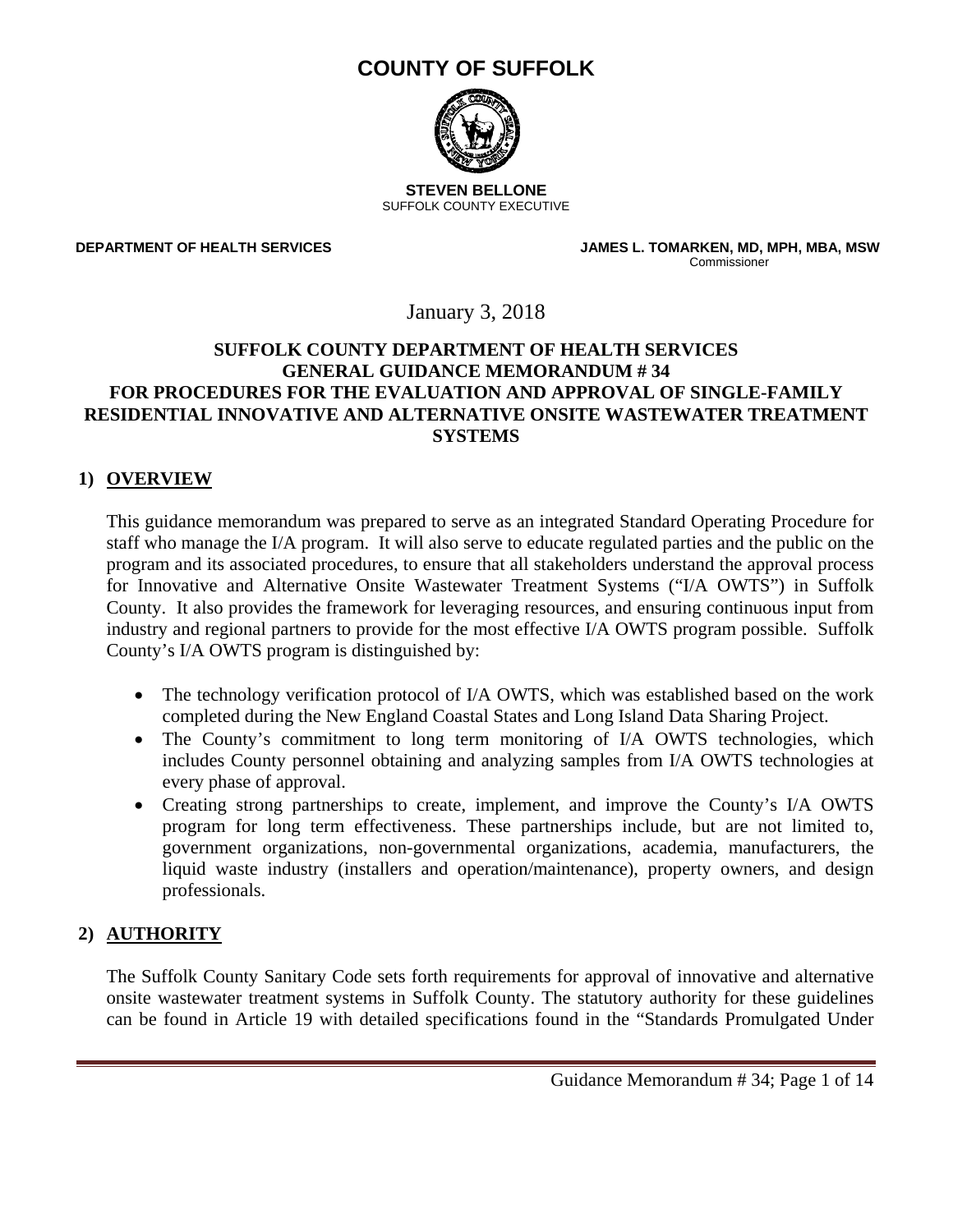Article 19 for the Approval and Management of Innovative and Alternative Onsite Wastewater Treatment Systems".

# **3) PURPOSE**

In accordance with Article 19 of the Suffolk County Sanitary Code, Suffolk County Department of Health Services (Department) is the Responsible Management Entity tasked with the role of facilitating development and use of I/A OWTS in Suffolk County as an environmental conservation and public health protection measure. The Department reviews, tests and approves new I/A OWTS technologies for inclusion on a list of all approved technologies for use within Suffolk County in accordance with "Standards Promulgated Under Article 19 for the Approval and Management of Innovative and Alternative Onsite Wastewater Treatment Systems" ("Article 19 Standards").

Manufacturers and/or design professionals (Vendor) may submit an application to the Department for their I/A OWTS technology to receive approval as an Experimental, Pilot, Provisional, or General Use I/A OWTS. The Department acknowledges that results from individual sites may vary over time. The intent of this guidance memorandum is to document procedures and strategies to guide the Department's review of I/A OWTS technologies. Also, this elaboration of the Article 19 standards describes the methodology for the Department to determine and verify a technology's ability to achieve treatment of total nitrogen (TN) to a dataset average of 19 mg/L.

*It should be noted that this document discusses I/A OWTS technology approvals for residential use only. Similar means will be used for commercial I/A OWTS technology approvals in future guidance documents.* 

# **4) REGIONAL PARTNERS**

In order to gather useful data and/or information from established I/A OWTS programs and past/current projects and to expedite the flow of current information, the Department has working relationships with other jurisdictions, non-governmental organizations and institutions that have experience with I/A OWTS sampling, tracking, enforcement, permitting, design, and assessment programs. Such relationships have served to be invaluable sources of information, data, technology, examples of successful program implementation and lessons on potential problematic situations. The following regional partners have provided and continue to provide guidance to the Department:

 **New York State Department of Environmental Conservation (NYSDEC) and Long Island Nitrogen Action Plan ("LINAP"):** The NYSDEC has partnered with Suffolk County to help improve wastewater treatment within Suffolk County to protect water resources. The NYSDEC has provided grant funding for the Suffolk County Septic/Cesspool Upgrade Program Enterprise ("SCUPE") for the evaluation of I/A OWTS, development of an I/A OWTS program, and to initiate the Subwatersheds Wastewater Plan to prioritize areas in need of improved wastewater treatment. The SCUPE funding enabled the County to hire start-up staff for the I/A OWTS Program and a Responsible Management Entity (RME). It also provided funding for the Septic Improvement Program (SIP, also known as "grant-loan program"). Overall, these programs are early actions in the NYSDEC Long Island Nitrogen Action Plan, a multiyear initiative to reduce nitrogen in Long Island's surface and ground waters, in which Suffolk County participates as a partner.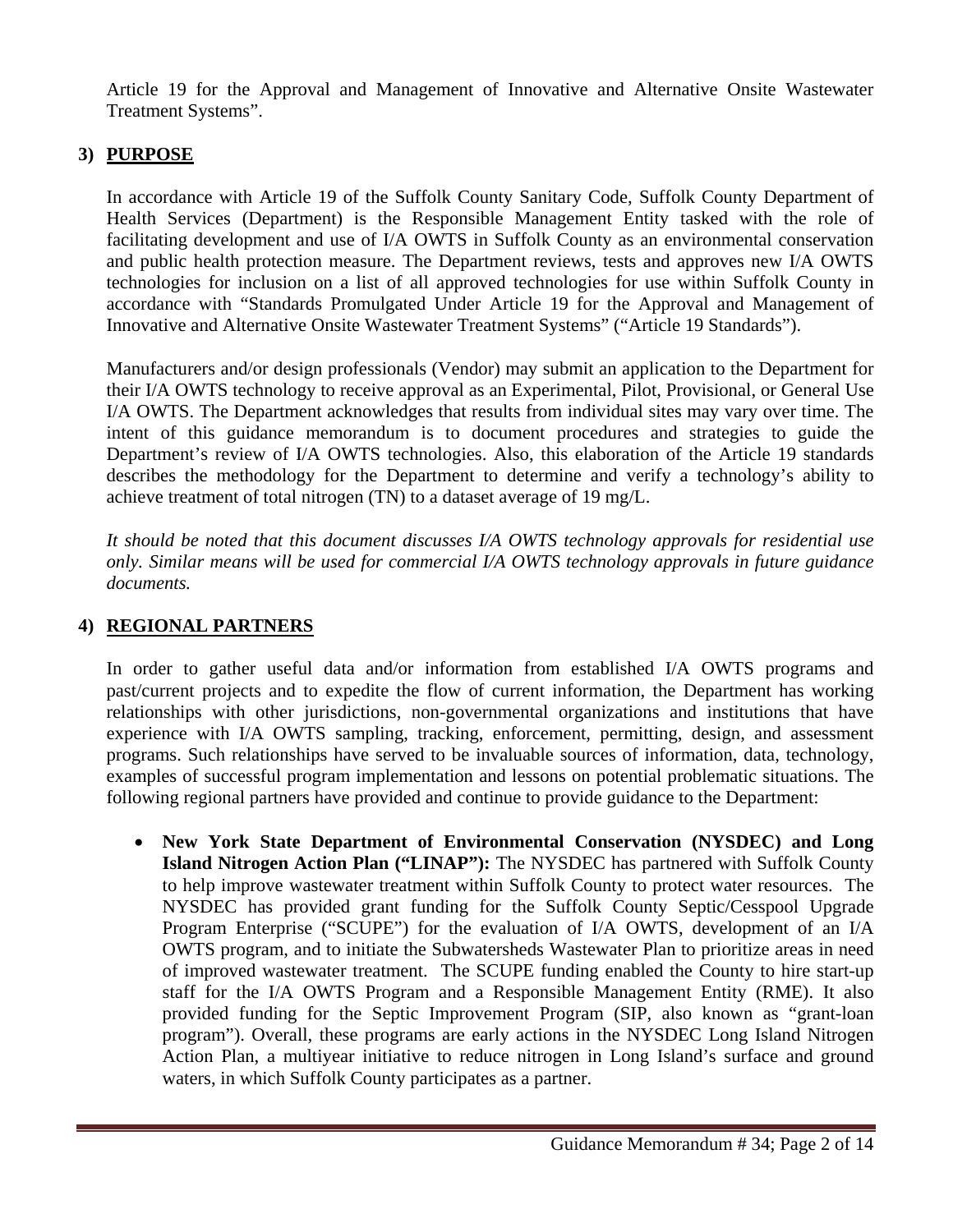- United States Environmental Protection Agency (EPA): The EPA has facilitated the New England Coastal States and Long Island Data Sharing Project and initiated the Advanced Septic System Nitrogen Sensor Challenge to develop a sensor which can be placed in an I/A OWTS to monitor treatment. EPA is also spearheading the development of a Suffolk County Health Impact Assessment and a Triple Value (3V) systems and sustainability model, both important in characterizing impacts of septic upgrade programs. EPA's "2003 Voluntary National Guidelines for Management of Onsite and Clustered (Decentralized) Wastewater Treatment Systems" was instrumental in providing Suffolk County with the blueprint for the Responsible Management Entity and Maintenance Contract management model outlined in Article 19 of the Sanitary Code. Suffolk County has worked closely with the EPA on these projects. In addition, the EPA has historically supported several decentralized wastewater demonstration projects which were instrumental in laying the foundation for reliable I/A OWTS technologies in Suffolk County.
- New York State Department of Health (NYSDOH): NYSDOH has supported amending the Suffolk County Sanitary Code and Standards pertaining to the use of I/A OWTS technologies in accordance with the NYS Sanitary Code. Both NYSDEC and NYSDOH were consulted at all critical junctures of program development.
- **The State University of New York at Stony Brook Center for Clean Water Technology:**  The Center is working to develop and commercialize affordable, reliable, easy-to-operate, and effective treatment systems with reduced infrastructure footprints for individual onsite wastewater that can significantly reduce nitrogen loads and other contaminants to ground and surface waters. The Center is also monitoring the removal of personal care products, pharmaceuticals and other contaminants of emerging concern in wastewater. The Center is currently installing natural reactive barrier I/A OWTS experimental technology on Suffolk County Park properties. The County has worked with the Center on these, and other, wastewater initiatives.
- The Nature Conservancy (TNC): The County has teamed with TNC to provide industry training to design professionals and for the promotion of I/A OWTS use within Suffolk County. TNC is also a vital participant and supporter of the US EPA Advanced Septic System Nitrogen Sensor Challenge.
- **Barnstable County Department of Health and Environment (DHE), Massachusetts Alternative Septic System Test Center (MASSTC):** Suffolk County has consulted, and will continue to collaborate with, the MASSTC regarding system performance based on the testing experience and I/A OWTS sampling methods. Suffolk County has adopted a modified version of Massachusetts' process for approving I/A OWTS technologies for use.
- **The University of Rhode Island (URI) and New England Onsite Wastewater Training Program (NEOWTP):** Suffolk County consulted with URI during the development and implementation of Suffolk County's I/A Septic Demonstration Program (both Phase 1 and Phase 2). Suffolk County has worked with the URI training program staff to develop and provide septic system training to design professionals and septic installers within Suffolk County in accordance with revisions to Suffolk County's Liquid Waste licensing requirements.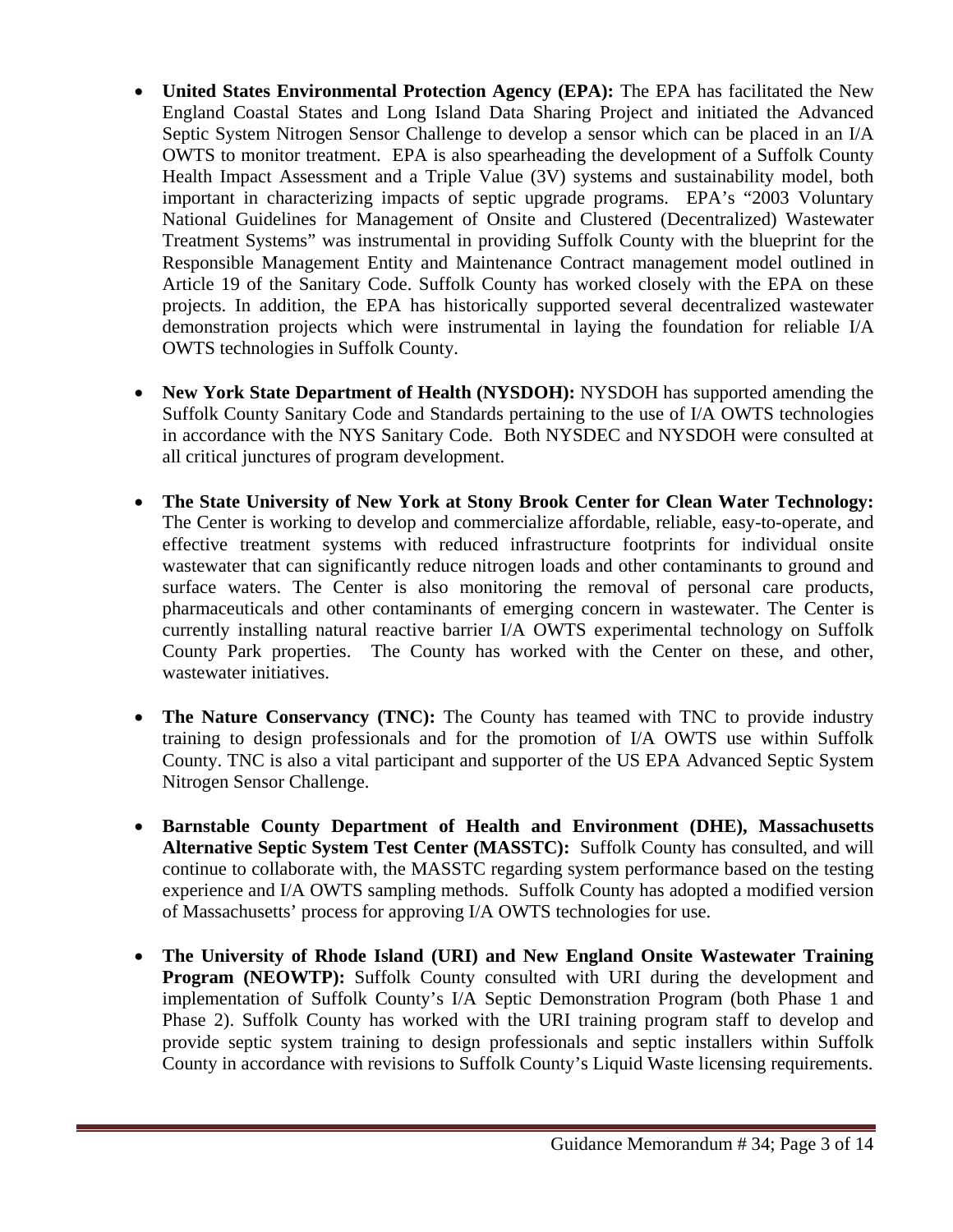- **Maryland Department of the Environment (MDE):** Suffolk County consulted extensively with MDE and modeled Suffolk County's Septic Improvement Program (SIP) after Maryland's Bay Restoration Fund (BRF) Grant and Loan Program.
- **The New Jersey Pinelands Commission (NJPC) Alternate Septic System program:** The County consulted with NJPC and incorporated into the Suffolk County Sanitary Code Article 19 a requirement for an annual evaluation report based on the annual evaluation reporting completed by NJPC. Suffolk also toured a successful commercial constructed wetlands wastewater treatment site, as part of the 2014 Septic Tour (including MA, RI, and MD); a report is available on Suffolk County's website.

### **5) ANNUAL EVALUATION OF I/A OWTS**

For continual program improvement and evaluation, the Department shall prepare an annual report outlining the progress of the I/A OWTS program within Suffolk County and recommending process improvements to increase the effectiveness of the program.

The report shall also provide an evaluation of I/A OWTS permitted to be installed in Suffolk County. The report shall also include an investigation of new I/A OWTS technologies not approved for installation in Suffolk County to ensure that performance verification standards represent the best available technologies. The report will include information regarding treatment performance, and reevaluate the treatment standards to determine if they could be more stringent. This evaluation shall occur, at a minimum, on an annual basis, and more frequently if advances in technology so warrant.

# 6) **GUIDANCE FOR SAMPLING AND APPROVAL**

# **a) General Requirements for Approval and Sampling:**

All I/A OWTS technologies must be approved by the Department for use in Suffolk County as either an "Experimental", "Piloting", "Provisional", or "General Use" system in order to be permitted for installation as an onsite wastewater treatment system in accordance with the Article 19 Standards. During each phase of approval, the I/A OWTS technology must undergo sampling as stated in the Article 19 Standards. The minimum sampling requirements and resulting combined TN average<sup>1</sup> outlined in **Table 1,** and defined in the Article 19 Standard, shall be required prior to a system receiving approval to move from one phase of approval to the next and eventually to the final approval phase known as "General Use." **Tables 2, 3, and 4** are the minimum sample parameters required for each phase of the I/A OWTS approval process.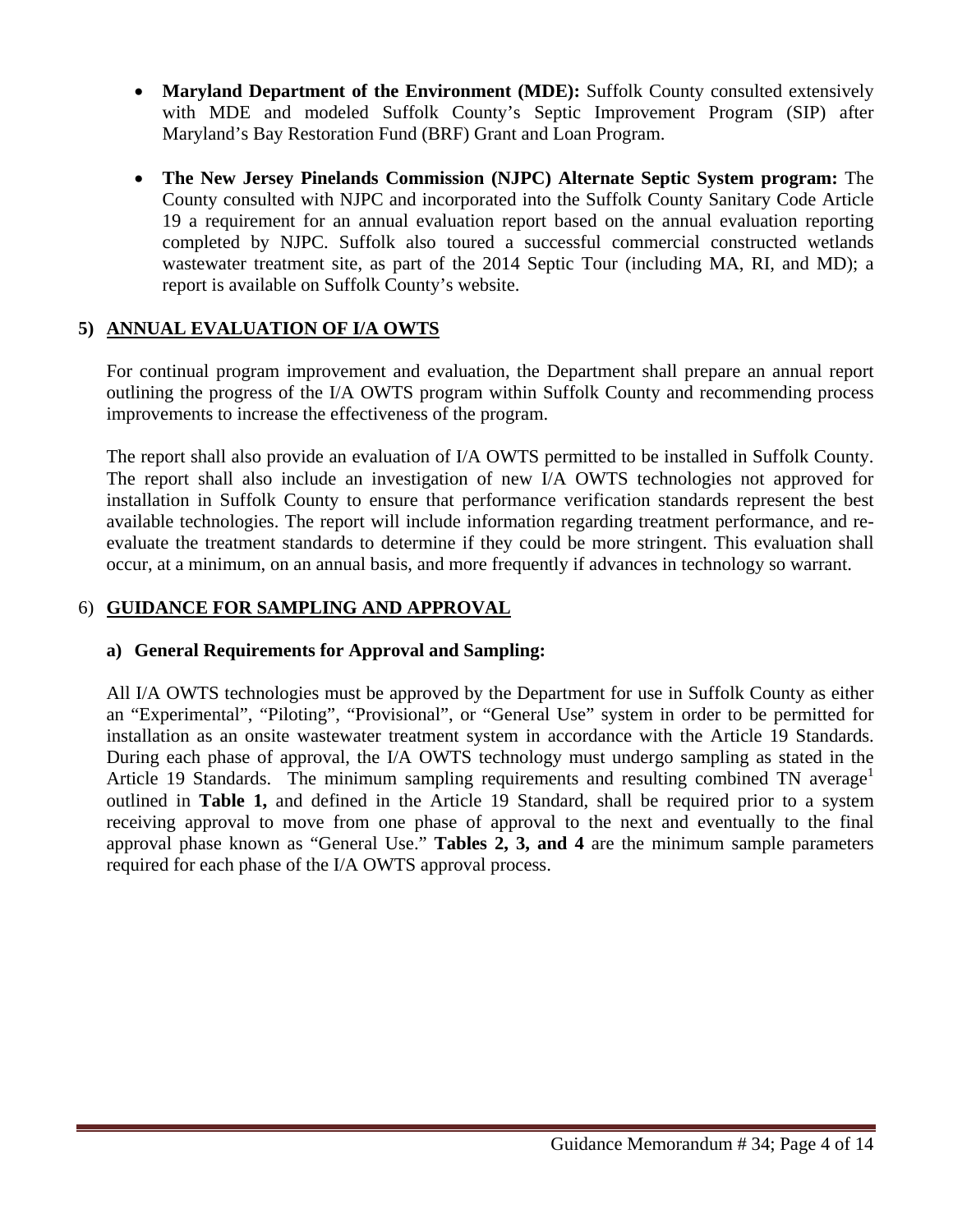| <b>TABLE 1: Summary Approval Chart for Residential Systems</b> |                |                                |                                |  |  |
|----------------------------------------------------------------|----------------|--------------------------------|--------------------------------|--|--|
| <b>Approval Phase</b>                                          | # of Systems   | <b>Sampling Frequency</b>      | <b>Performance Requirement</b> |  |  |
| Experimental                                                   | $3-5$ Year-    | <b>Monthly Sampling</b>        | The total dataset of 75% of    |  |  |
|                                                                | Round          | 12 months rolling average      | the systems must have a        |  |  |
|                                                                |                |                                | combined average of 19         |  |  |
|                                                                |                |                                | $mg/L$ or less TN              |  |  |
| Piloting*                                                      | $8 - 12$ Year- | <b>Monthly Sampling</b>        | The total dataset of 75% of    |  |  |
|                                                                | Round          | 12 months rolling average      | the systems must have a        |  |  |
|                                                                |                |                                | combined average of 19         |  |  |
|                                                                |                |                                | mg/L or less TN                |  |  |
| Provisional 1                                                  | First 20 Year- | <b>Bi-Monthly Sampling for</b> | The dataset of all the 20      |  |  |
|                                                                | Round          | 24 months rolling average      | systems must have a            |  |  |
|                                                                |                |                                | combined average of 19         |  |  |
|                                                                |                |                                | mg/L or less TN                |  |  |
| Provisional 2                                                  | All Others in  | Every 12 Months                | The annual dataset must        |  |  |
|                                                                | Provisional    |                                | maintain a combined            |  |  |
|                                                                |                |                                | average of 19 mg/L or less     |  |  |
|                                                                |                |                                | TN in order to remain in the   |  |  |
|                                                                |                |                                | Provisional phase **           |  |  |
| General Use                                                    |                | Every 36 Months                | The dataset must maintain      |  |  |
|                                                                |                |                                | an average of 19 mg/L or       |  |  |
|                                                                |                |                                | less in order to remain in     |  |  |
|                                                                |                |                                | General Use phase **           |  |  |

*Note: The number of required systems is a cumulative number. For example, the minimum of 20 systems for Provisional Use includes the number of systems installed as part of Experimental and Piloting phases.* 

*\*Suffolk County Sponsored I/A OWTS Demonstration Program may permit a streamlined Pilot approval phase.* 

*\*\*The combined average of the dataset in Experimental, Piloting and Provisional 1 is the requirement to achieve successful completion of that phase. The combined average of the dataset in Provisional 2 and General Use shall be evaluated to affirm compliance to maintain approval or disclose non-performance to be considered for revocation. See section of revocation of approval on page 13.1*

<sup>1</sup> The Department utilizes the combined average of a technology's TN results in order to represent the overall ability of a technology. The Department believes that using an average is the best method of evaluating a technology because it is a true indication of how well a technology will protect the environment. Median tends to artificially lower TN results and is not a true indicator of mass loading. Other than Maryland, Suffolk County appears to be the only jurisdictions in close proximity that uses the true TN average to evaluate I/A OWTS performance. A combined average yields a true mass loading versus other methods of analysis. For example, if 4 systems are being sampled and technology A has 2 systems obtain treatment to 18 mg/L and 2 systems obtain 20 mg/L, then the combined average is 19 mg/L. If technology B has 3 systems obtain treatment to 16 mg/L and 1 system obtains 60 mg/L then the combined average is 27 mg/L. If a median analysis is used instead, then the result for technology A would be 19 mg/L and technology B would be 16 mg/L. Therefore, the Department believes that a combined average provides an improved method of analyzing a technology's performance.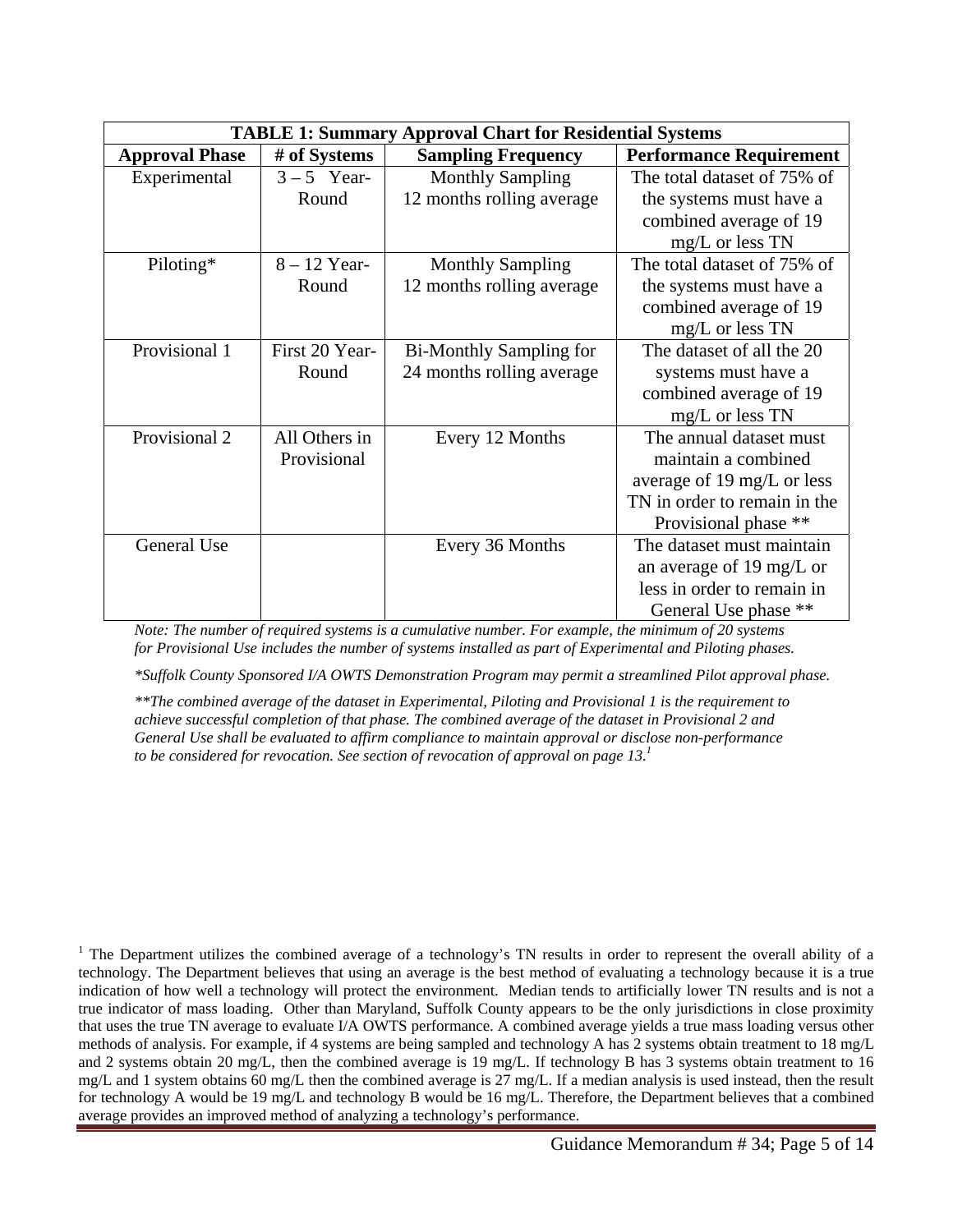| <b>TABLE 2: Sampling Requirements for Experimental and Piloting Use Approval</b> |                    |                         |  |  |
|----------------------------------------------------------------------------------|--------------------|-------------------------|--|--|
| <b>Parameter</b>                                                                 | <b>Sample Type</b> | <b>Testing Location</b> |  |  |
| BOD <sub>5</sub>                                                                 | 24 h composite     | Laboratory              |  |  |
| Total suspended solids                                                           | 24 h composite     | Laboratory              |  |  |
| pH                                                                               | Grab               | Test site               |  |  |
| Temperature (wastewater)                                                         | Grab               | Test site               |  |  |
| Temperature (ambient air)                                                        | Grab               | Test site               |  |  |
| Effluent Alkalinity (as CaCO3)                                                   | 24 h composite     | Laboratory              |  |  |
| TKN (as N)                                                                       | 24 h composite     | Laboratory              |  |  |
| Ammonia-N (as N)                                                                 | 24 h composite     | Laboratory              |  |  |
| Nitrite- $N$ (as $N$ )                                                           | 24 h composite     | Laboratory              |  |  |
| Nitrate-N (as N)                                                                 | 24 h composite     | Laboratory              |  |  |

| TABLE 3: Sampling Requirements for First 20 Year-Round Provisional 1 Approval |                        |                         |  |  |
|-------------------------------------------------------------------------------|------------------------|-------------------------|--|--|
| <b>Parameter</b>                                                              | <b>Sample Type</b>     | <b>Testing Location</b> |  |  |
| BOD <sub>5</sub>                                                              | Grab or 24 h composite | Laboratory              |  |  |
| Total suspended solids                                                        | Grab or 24 h composite | Laboratory              |  |  |
| pΗ                                                                            | Grab                   | Test site               |  |  |
| Temperature (wastewater)                                                      | Grab                   | Test site               |  |  |
| Temperature (ambient air)                                                     | Grab                   | Test site               |  |  |
| Effluent Alkalinity (as CaCO3)                                                | Grab or 24 h composite | Laboratory              |  |  |
| TKN (as N)                                                                    | Grab or 24 h composite | Laboratory              |  |  |
| Ammonia-N (as N)                                                              | Grab or 24 h composite | Laboratory              |  |  |
| Nitrite-N (as N)                                                              | Grab or 24 h composite | Laboratory              |  |  |
| Nitrate-N (as N)                                                              | Grab or 24 h composite | Laboratory              |  |  |

| <b>TABLE 4: Sampling Requirements for Provisional 2 and General Use Approval</b> |                        |                         |  |  |
|----------------------------------------------------------------------------------|------------------------|-------------------------|--|--|
| <b>Parameter</b>                                                                 | <b>Sample Type</b>     | <b>Testing Location</b> |  |  |
| $TKN$ (as N)                                                                     | Grab or 24 h composite | Laboratory              |  |  |
| Ammonia-N (as N)                                                                 | Grab or 24 h composite | Laboratory              |  |  |
| Nitrite- $N$ (as $N$ )                                                           | Grab or 24 h composite | Laboratory              |  |  |
| Nitrate- $N$ (as $N$ )                                                           | Grab or 24 h composite | Laboratory              |  |  |

#### **b) New England Coastal States and Long Island Data Sharing Project**

- New England Coastal States and Long Island Data Sharing Project was developed to document and standardize the performance of I/A OWTS for nitrogen reduction and, therefore, to simplify and expedite the approval processes for these technologies.
- Technologies seeking Provisional or General Use approval for nitrogen reduction in jurisdictions within the New England coastal region, including Maine, Massachusetts, New Hampshire, Rhode Island and Suffolk County, NY may participate in the data sharing project by submitting a Test Plan Application maintained by the Department.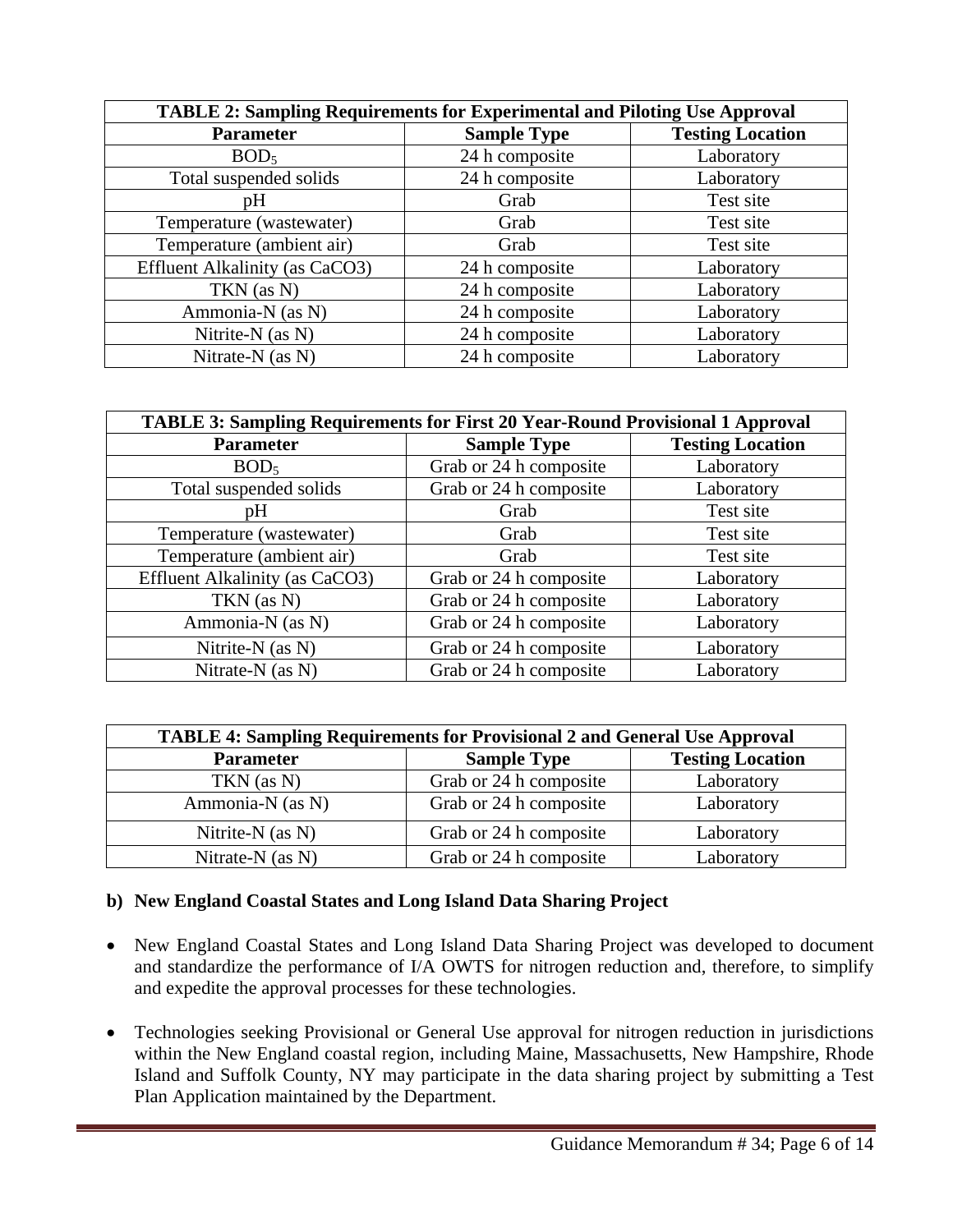- A Vendor's participation in the data sharing project is optional. If a Vendor chooses not to participate, the number of systems outlined in the approval processes above must all be installed in Suffolk County.
- Vendors participating in the data sharing project shall install the number of systems outline in the approval processes above. A minimum of five (5) systems must be installed in Suffolk County, and the remainder of the systems can be split among any of the jurisdictions participating in the data sharing project.

# **c) Suffolk County-Sponsored I/A OWTS Demonstration Programs:**

The Department may solicit participation in I/A OWTS Demonstration Program, whereby a Vendor installs, tests and maintains systems at no cost or at a reduced cost to a Property Owner(s). Systems being tested as part of a Demonstration Program may be subject to a streamlined approval process. Two rounds of septic demonstration programs have been conducted, wherein the Department has approved a technology for Provisional Use if 75% of the units installed have a combined total average effluent TN of 19 mg/L or less for at least 6 months of composite sampling.

The Department will require that technologies participating in a Demonstration Program have NSF 245 certification or United States Environmental Protection Agency (EPA) Environmental Technology Verification (ETV). In the alternative, a technology must have general use approval in at least 2 comparable jurisdictions.

The purpose of a Demonstration Program is to assess the design, operation, maintenance, installation, and overall ability of an I/A OWTS technology to meet nitrogen reduction objectives. A technology's successful completion of a demonstration program allows admittance into the Provisional phase, where rigorous testing and statistical protocols are utilized prior to granting general use approval. Although not used in Maryland or Rhode Island, Suffolk embraced the pilot/demonstration phase, and has sponsored two (2) Demonstration Programs that allowed field testing of I/A OWTS technologies, that have either NSF 245 or ETV certifications. The dual purpose framework of the program included:

- An assessment of system design, operation & maintenance, installation issues, and the overall ability of each technology to meet nitrogen reduction objectives in Suffolk County*.*
- A framework for *validation of local institutional and programmatic ability* to review, approve, install, and operate the systems, including accelerated construction of programmatic infrastructure. As part of this approach, Suffolk County dedicated significant staff resources to work with manufacturers, who also committed to terms of an intensive cooperative program, including:
	- o industry training (designers, installers, O&M contractors)
	- o regulatory training (procedures/standards to review/approve, and inspect)
	- o cooperative process optimization; i.e., vendors working with Suffolk to optimize systems (recirculation rates, oxygen supply, etc.) given local influent strength, venting configurations, etc.
	- o demonstration of systems to design professionals, non-governmental organizations (NGOs), civics, local gov'ts., etc.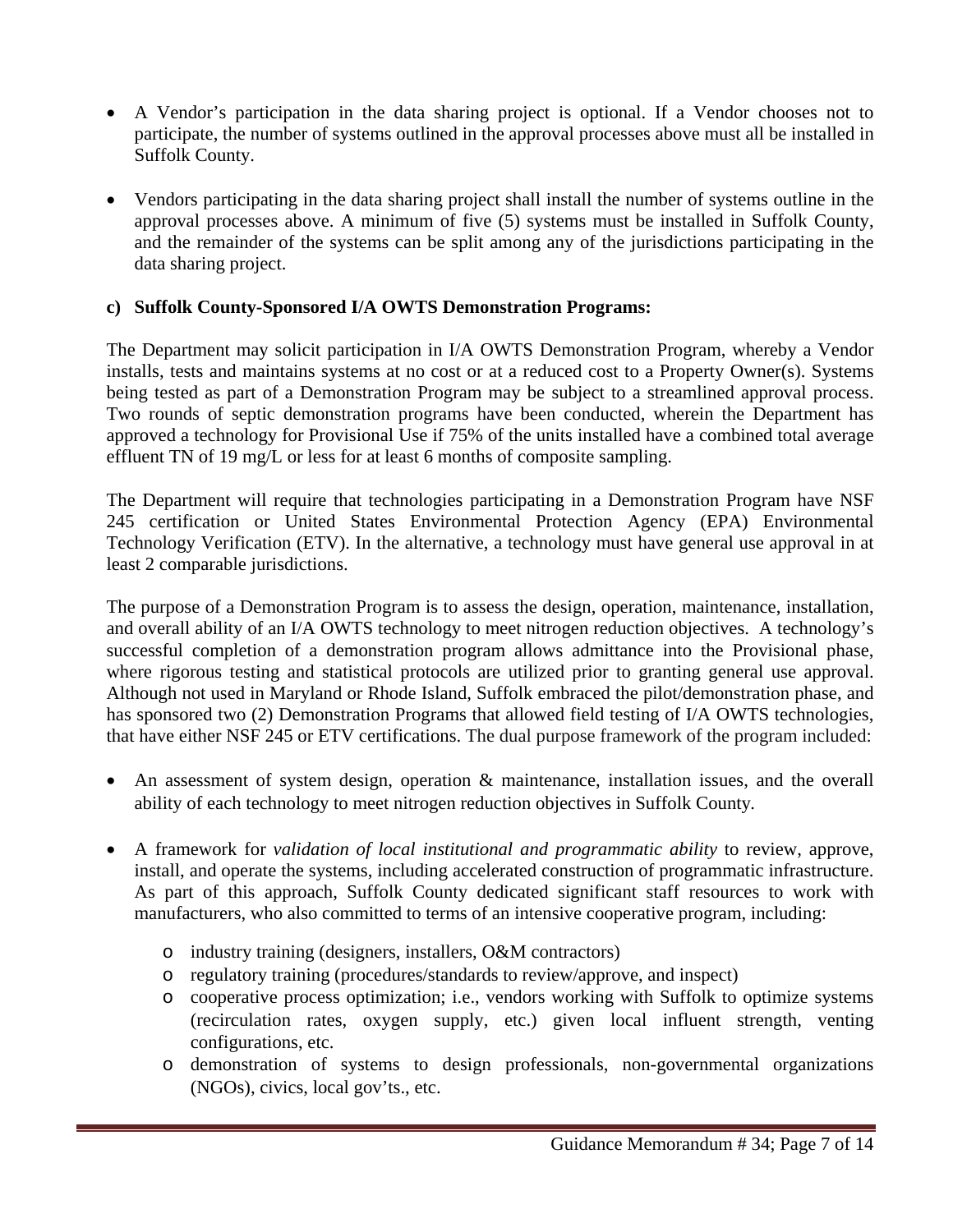The Septic Demonstration Program affords a more comprehensive evaluation of I/A OWTS technologies than the Pilot phase established under Article 19 Standards and, as such, Vendors participating in the demonstration program were subject to a streamlined path to Provisional approval. The following are unique to the Septic Demonstration Program:

- I/A OWTS Vendors agreed to install their treatment units within Suffolk County at selected residential sites while allowing an all access pass by Suffolk County Departments, NYSDEC, NYSDOH, local municipalities, non-governmental organizations, County residents, contractors and design professionals to scrutinize all aspects of the systems installed (e.g. design, installation, operation, maintenance, performance, etc.) under the supervision of the Vendor and the Department. Vendors were restricted from selling their products for use on residential lots until satisfactory completion of the Piloting phase established under the demonstration program. Demonstration sites are selected with strict scrutiny (e.g., nonseasonal, sufficient residents, etc.) to ensure appropriate conditions for validation.
- Vendors donated up to 5 systems of a specific technology for the Department to evaluate in terms of performance, operation and maintenance, installation requirements.
	- The Department oversaw the selection process of the residential sites where the systems would be installed, which was completed by a lottery process.
		- o Only households who met specific criteria were allowed to submit applications.
		- o Homes were occupied year round by 3 to 9 residents, provided water use records, and agreed to allow Department staff routine access to evaluate the systems.
		- o They opened up their properties for industry tours and frequent sampling events.

Sites are used for industry training and tours to help build understanding of the technology in Suffolk County. Demonstration of I/A OWTS at private residences was recommended by The University of Rhode Island's New England Onsite Wastewater Training Program, where over 58 demonstration systems were installed and evaluated over 10 years to help guide Rhode Island's regulatory program.

#### d) **Responsibility for Taking and Performing an Analysis of I/A OWTS Samples**:

All I/A OWTS systems are required to be sampled to verify I/A OWTS technology treatment capabilities. All samples used for evaluation by the Department to approve an I/A OWTS for Piloting, Provisional, and General Use shall be taken when the I/A OWTS unit has reached equilibrium.

- Suffolk County will validate Experimental and Piloting phase I/A OWTS technologies by utilizing County personnel to obtain and analyze samples from the technologies to the extent Department resources permit.
- I/A OWTS manufacturers shall be responsible for obtaining and analyzing samples in accordance with Department requirements.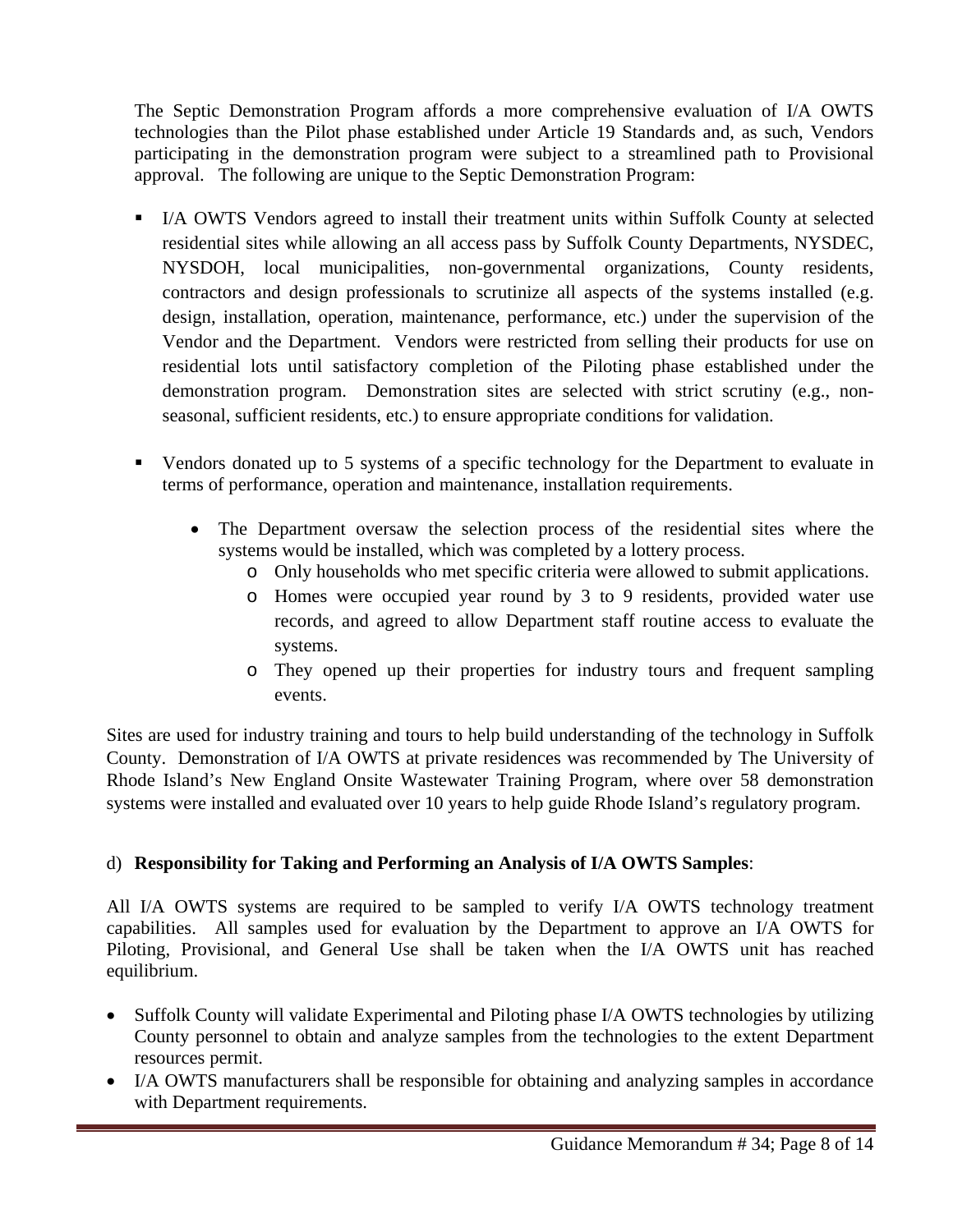• Suffolk County is committed to periodically obtaining and analyzing samples from I/A OWTS technologies, to the extent Department resources permit, which have received Provisional or General Use approval to validate the continued effectiveness of the technologies to meet treatment objectives.

The responsibilities and procedures for sampling during each phase of approval shall be according to the following:

# *I. Experimental and Piloting Phase*

- 1. Sampling and analysis of effluent from I/A OWTS during the Experimental and Piloting phases shall be completed by the Department, to the extent Department resources permit, for determination of a technology's approval to move to the next I/A OWTS approval phase.
- 2. Sampling points of each system shall be via sample port, manhole, etc., as approved by the Department.
- 3. Samples taken and used to calculate the TN average shall be 24-hour composite samples using an automatic composite sampling unit with refrigeration. The composite sampler shall withdraw a sample at no more than 1-hour intervals but no less than 30-minute intervals for a period of 24-hours.
- 4. The Department shall clean sample ports, manholes, etc. at least 24-hours but no more than 72-hours prior to commencement of the 24-hour composite sampling event.
- 5. Samples shall be analyzed by the Suffolk County Department of Health Services Division of Environmental Quality Public and Environmental Health Laboratory or Department of Public Works Division of Sanitation Laboratory. Under certain circumstances, samples may be analyzed by Stony Brook University's Center for Clean Water Technology laboratory.
- 6. TN levels shall be determined by summing the results of nitrite  $(NO<sub>2</sub>)$ , nitrate  $(NO<sub>3</sub>)$  and total Kjeldahl nitrogen (TKN) of the analyzed 24-hour composite sample.
- 7. The Department shall maintain the data during Experimental and Piloting phases.
- 8. At the completion of the sampling timeframe, the Department will determine whether to approve the I/A OWTS for the next phase of use pursuant to meeting the technology requirements or require an additional period of testing in the current phase of use.

# II. *Provisional Phase*

- 1. Sampling of effluent from all I/A OWTS during the Provisional phase shall be the responsibility of the Vendor or Vendor's certified operation and maintenance provider.
- 2. Samples shall be taken by a Department approved responsible party, for review by the Department for consideration of further approval.
- 3. The Vendor must submit a sampling plan to the Department for their I/A OWTS technology for review and approval prior to commencing the Provisional phase sampling per the Article 19 Standard.
- 4. A Vendor guidance document must be supplied to the Department for each I/A OWTS technology upon receipt of Provisional approval and prior to commencing Provisional phase sampling, which must include the designated sample collection location for that I/A OWTS technology.
- 5. The dataset of the samples taken for the first twenty (20) year-round installed systems shall be analyzed to determine the technology's performance for approval to the next phase.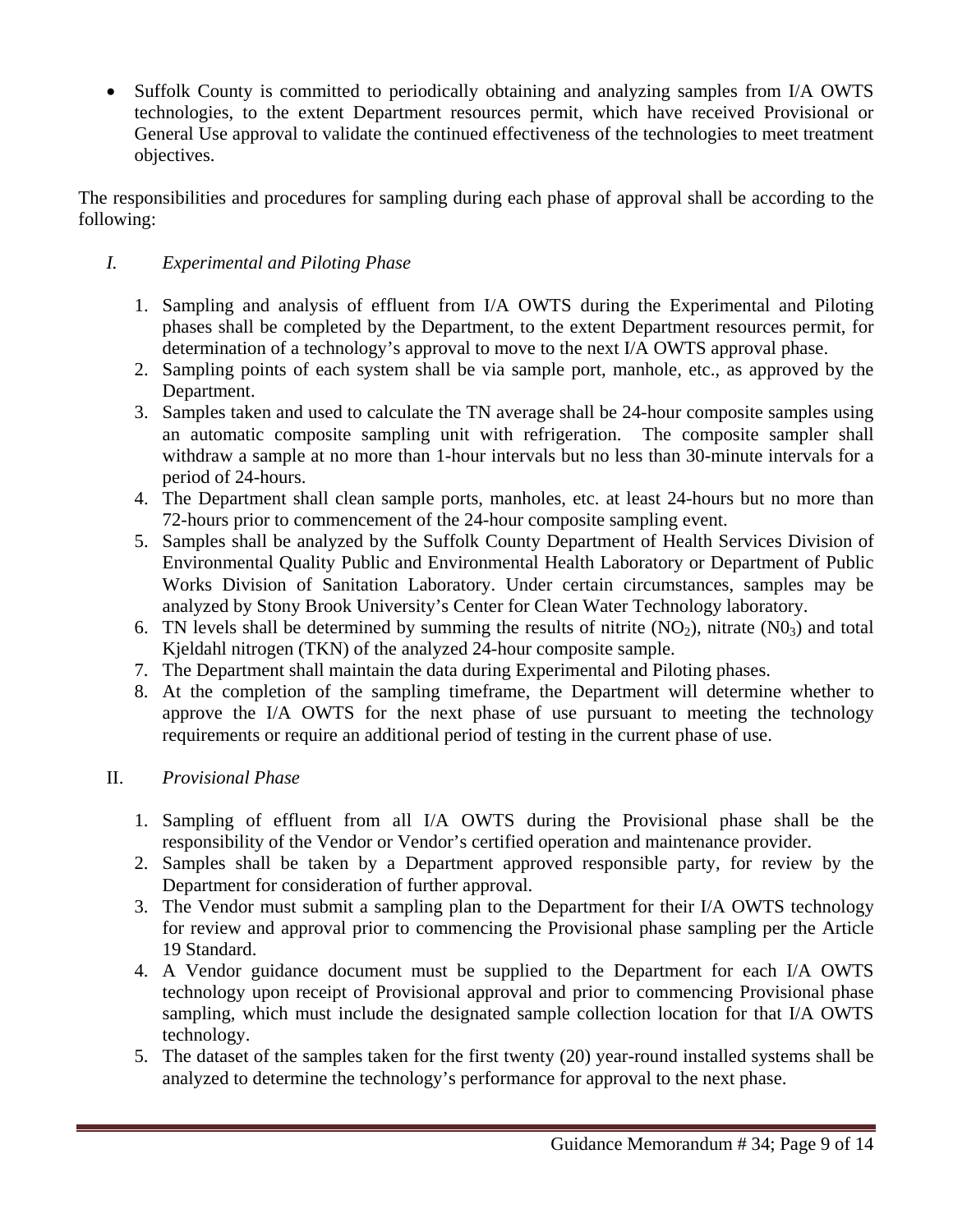- 6. Samples taken and used to calculate the TN average shall be grab or 24-hour composite samples.
- 7. Sampling collection must be taken and stored in accordance with the approved sampling plan, Vendor guidance document, and standard laboratory protocol.
- 8. The samples shall be analyzed by a New York State certified laboratory. All samples must maintain a chain-of-custody (e.g., custody seals, records) during transfer from the field to the laboratory, in the laboratory, among contractors, and subcontractors.
- 9. TN levels shall be determined by summing the results of  $NO<sub>2</sub>$ ,  $NO<sub>3</sub>$  and TKN of the analyzed grab sample.
- 10. The Vendor shall provide the Department a copy of the results of each sample event within 2 weeks of completion of the analysis by a New York certified laboratory.
- 11. The Department reserves the right to sample, test, or inspect any installed I/A OWTS units at any time during the Provisional phase to verify I/A OWTS performance and data provided by the Vendor, provided appropriate notice is given to the Property Owner. The Department expects to collect and analyze samples at least annually from the first twenty (20) year-round installed Provisional systems for each I/A OWTS technology.
- 12. At completion of the Provisional phase testing, the vendor shall submit results in a full technical report in a format acceptable to the Department for review and consideration of the I/A OWTS technology for General Use approval by the Department.
- 13. At the completion of the sampling timeframe, the Department will determine whether to approve the I/A OWTS for the next phase of use pursuant to meeting the technology requirements or require an additional period of testing in the current phase of use.
- 14. A technology may remain in residential Provisional approval phase no more than five (5) years after the installation date of the twentieth system unless Provisional approval is renewed at the Department's discretion.

#### III. *General Use Phase*

- 1. Sampling of effluent from all I/A OWTS during the General Use phase shall be the responsibility of the Vendor or Vendor's certified operation and maintenance provider.
- 2. Samples shall be taken by a Department-approved responsible party for review by the Department to provide long term data to ensure that the systems are operating in optimal configurations for ongoing denitrification.
- 3. Samples shall be taken no less than once every three years during the time of year determined by the Department.
- 4. Samples shall be withdrawn from the I/A OWTS unit at a sampling point within the system as identified by the Vendor guidance document.
- 5. Samples taken and used to calculate the TN shall be grab or 24-hour composite samples.
- 6. Sampling collection must be taken and stored in accordance with the Vendor guidance document and standard laboratory protocol.
- 7. The samples shall be tested by a New York State certified laboratory. All samples must maintain a chain-of-custody (e.g., custody seals, records) during transfer from the field to the laboratory, in the laboratory, among contractors, and subcontractors.
- 8. TN levels shall be determined by summing the results of  $NO<sub>3</sub>$ ,  $NO<sub>2</sub>$  and TKN of the analyzed grab sample.
- 9. The Vendor or Vendor's certified operation and maintenance provider shall provide a copy of the results of each grab sample event to the Department within 2-weeks of completion of the analysis by the New York certified laboratory.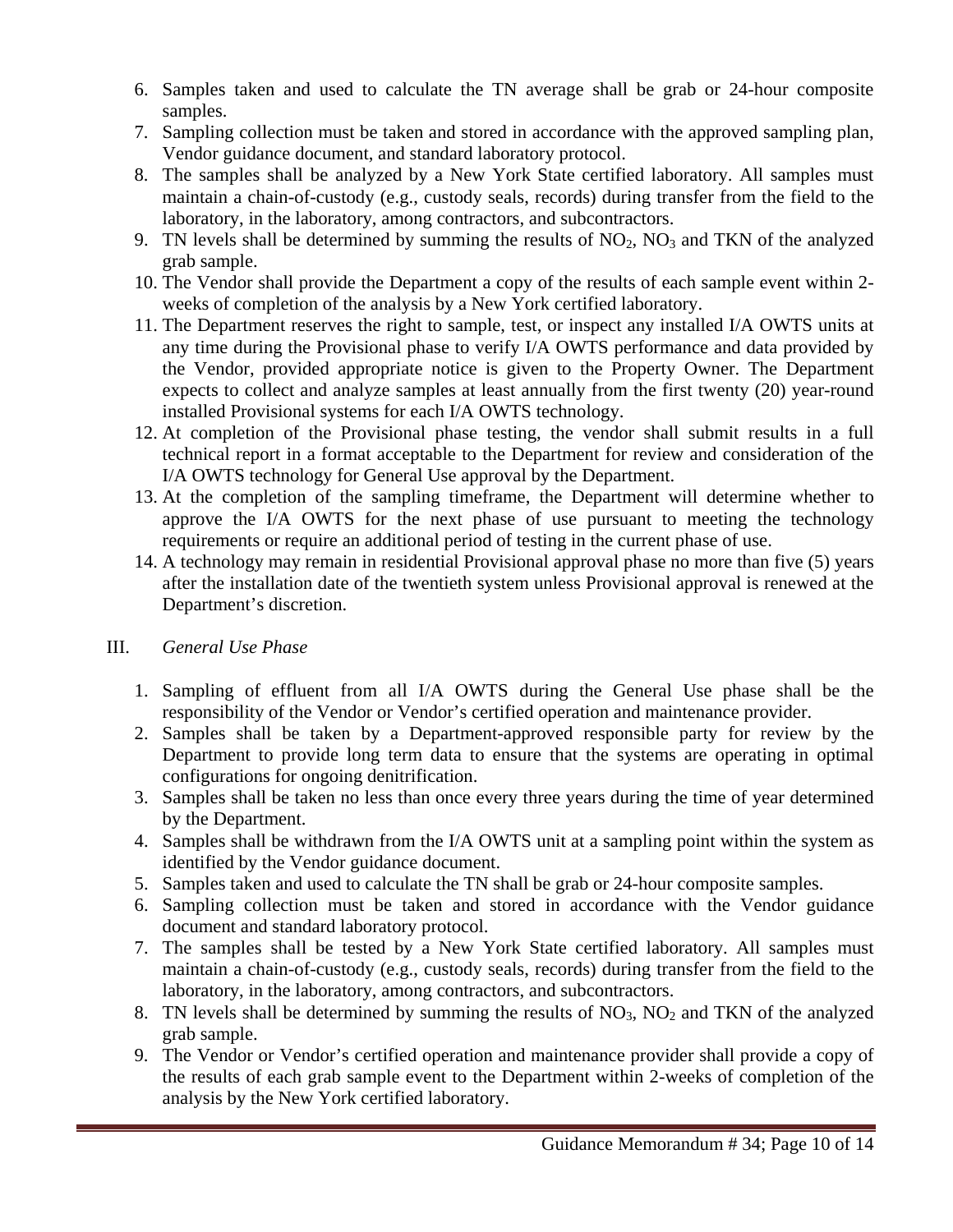10. The Department reserves the right to sample, test, or inspect any installed I/A OWTS units at any time during the General Use phase to verify I/A OWTS performance and data provided by the Vendor or Vendor's certified operation and maintenance provider, provided appropriate notice is given to the Property Owner. The Department expects to collect and analyze samples at least annually from twenty (20) year-round installed General Use systems for each I/A OWTS technology.

### **e) The Minimum Number of Samples Required for an I/A OWTS Technology Evaluation:**

The number of samples stated in **Table 1** shall be the minimum prescribed number of samples required for each system when calculating the TN average during each phase of the approval process. Systems used for evaluation during the Experimental, Piloting, and Provisional phases to determine the eligibility of an I/A OWTS to move to the next approval phase must be from year-round singlefamily residences. The samples used to calculate the average shall be consecutive, except as permitted by the Department. Provisional Use sampling protocols were established based on the New England Coastal States and Long Island Data Sharing Project (require a minimum of twelve (12) samples from twenty (20) systems).

# *I. Experimental Phase*

- 1. During the Experimental approval phase, a Vendor may install a minimum of three (3) but no more than five (5) I/A OWTS systems at year-round single-family residences.
- 2. Each Experimental I/A OWTS unit installed must be sampled monthly for a minimum period of 12-months after the I/A OWTS has reached equilibrium as determined by the Department and/or Vendor.
- 3. The average TN results shall be calculated using the results from at least 75% of the systems for at least 12-months of samples from each system. The average TN must be 19 mg/l or less.
	- a. Note if only 3 systems are installed, all 3 must have a combined average total nitrogen of 19 mg/l or less for a minimum of 12-months of consecutive sampling.
	- b. The Department may use any consecutive 12 months of sample data for each system. Note, more than 12-months of data may be used for any system but is not required.

# *II. Piloting Phase*

- 1. During Piloting approval phase, a Vendor may install a minimum of eight (8) but no more than twelve (12) I/A OWTS systems at year-round single-family residences.
- 2. Each Pilot I/A OWTS unit installed must be sampled monthly for a minimum period of 12 months after the I/A OWTS has reached equilibrium as determined by the Department and/or Vendor.
- 3. The average TN results shall be calculated using the results from at least 75% of the systems for at least 12-months of samples from each system. The average TN must be 19 mg/l or less.
	- a. Therefore, if eight (8) to twelve (12) systems are installed, a minimum of six (6) systems (based on 75% of 8 systems) must have a combined average TN of 19 mg/l or less for a minimum of 12-months of consecutive sampling data.
	- b. The Department may use any consecutive 12-months of sample data for each system. Note, more than 12-months of data may be used for any system but is not required.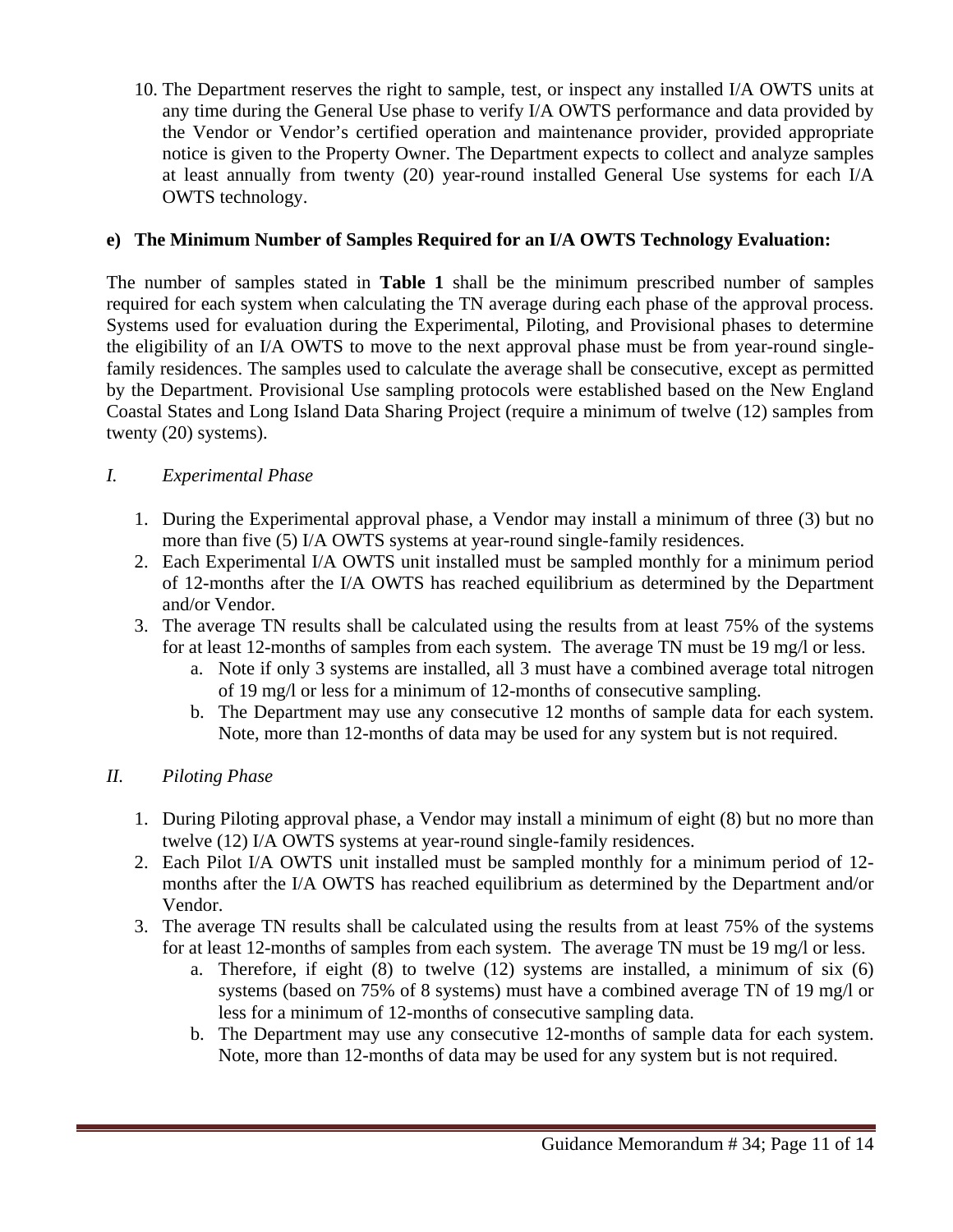### *III. Provisional Phase*

- 1. During Provisional approval phase, a Vendor is not limited to the number of systems that can be installed, but the first twenty (20) year-round single-family residences systems installed (referred to as Provisional 1 in **Table 1**) must be sampled in accordance with the Article 19 Standard and this Guidance Document to obtain General Use approval.
- 2. Each of the first twenty (20) year-round Provisional I/A OWTS units installed must be sampled bi-monthly for a minimum period of 24-months after the I/A OWTS unit has reached equilibrium. A system is assumed to have reached equilibrium after 3-months of operation.
- 3. In order for a technology to successfully complete the Provisional phase, the average of all the total nitrogen results of the first twenty (20) year-round systems must be 19 mg/l or less.
	- a. The Department may use any consecutive 24 months of sample data for each system.
	- b. Note, more than 24-months of data may be used for any system but is not required.
- 4. Any seasonal single-family residence or year-round single-family residence above the initial twenty (referred to as Provisional 2 in **Table 1**) shall have a grab sample taken and analyzed by a New York State certified laboratory at least once a year.
- **f)** The annual combined TN average of the dataset of all systems installed in Provisional 1 and 2 shall be evaluated to affirm compliance to maintain approval or disclose non-performance to be considered for revocation. See section of "**Revocation or Suspension of Experimental, Piloting, Provisional, or General Use Approval"** section.

#### **g) Invalidating Samples from the I/A OWTS Evaluation During the Experimental and Piloting Phases:**

Sample results which are to be analyzed under the technology approval shall be taken once a system has reached equilibrium as determined by the Department and/or Vendor. The Department shall consider an I/A OWTS at equilibrium after a three (3) month period unless actual field sampling results are used to determine if the operation is at equilibrium.

Proper documentation of the reason for exclusion must be submitted in a format acceptable to the Department. No more than 10% of systems of a specific technology shall receive exclusion.

#### *I. Laboratory/Sample Error*

- 1. Experimental and Piloting Phases
	- a.Laboratory errors at Suffolk County facilities due to sample holding times or temperatures, inadequate samples volumes, sampling technique, etc. shall be documented and omitted from the evaluation of the I/A OWTS technology.
- 2. Provisional and General Use Phases
	- a.Laboratory errors at non-Suffolk County facilities due to sample holding times or temperatures, inadequate samples volumes, sampling technique, etc.
		- 1. Grab Samples shall be retaken from the I/A OWTS unit immediately upon discovering such error and re-analyzed by the New York State certified laboratory.

#### *II. Mechanical or Electrical Failure*

1. Experimental and Piloting Phases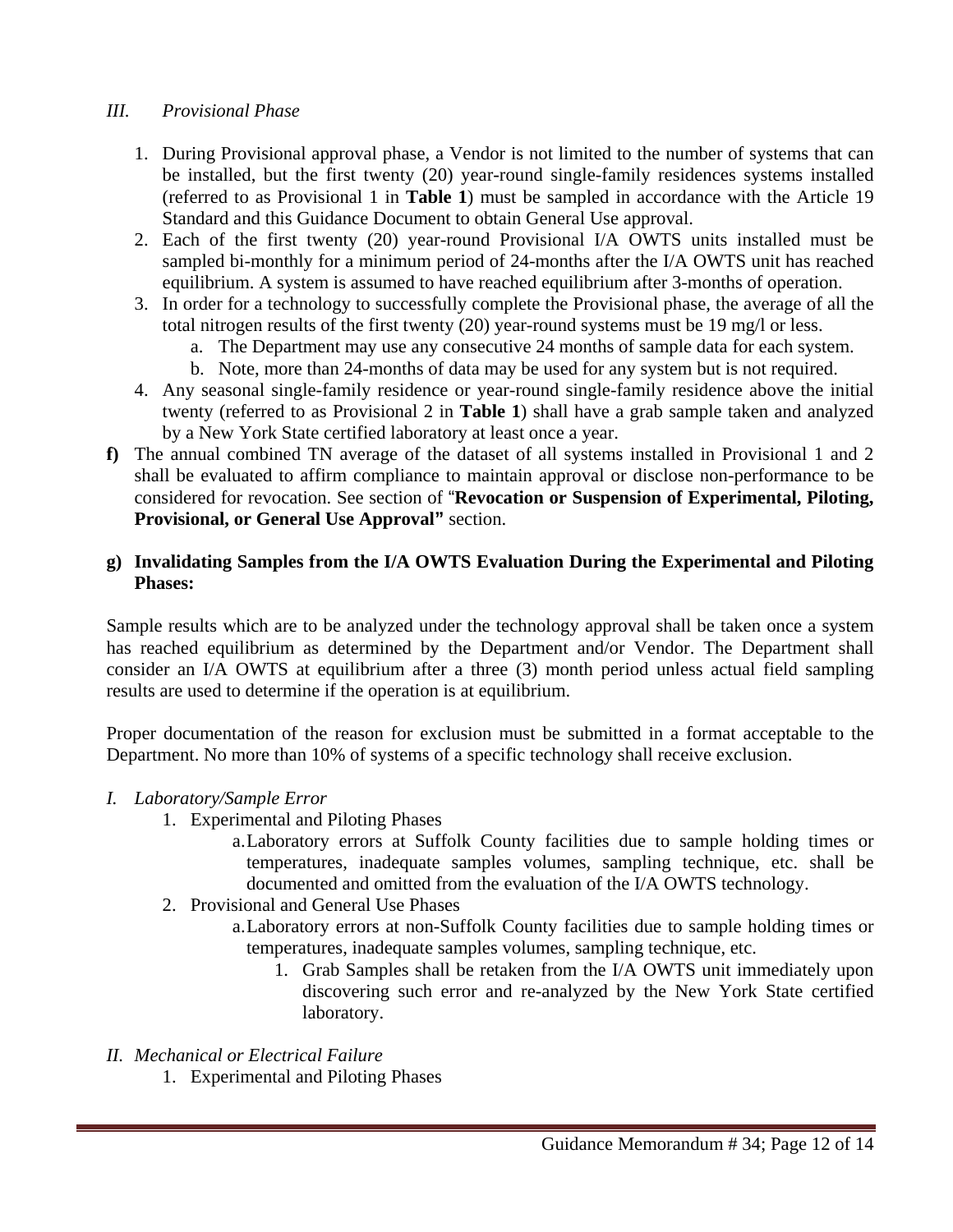- a.The Department shall be notified immediately (within five business days) by a Vendor of a failure of a pump, mixer, airlift, aerator, power, and/or control panel due to faulty equipment or power outage. The Vendor shall submit documentation of such failure to the Department for review. If the Department deems the failure impaired treatment then the sample may be omitted from the evaluation of the I/A OWTS technology.
- b.The Vendor shall correct such failure immediately.
- 2. Provisional and General Use Phase
	- a.Samples due to mechanical error may not be omitted from the sample results.

#### *III. Homeowner Error*

- 1. Experimental and Piloting Phase
	- a.If the system comes out of equilibrium as a result of the introduction of biocides by a homeowner, no more than three (3) months shall be allowed for the system to return to equilibrium. All manufacturers can submit a written request for exclusion of data from a specific site based on homeowner misuse or other reason out of the control of the Vendor and/or Vendor's certified operation and maintenance provider.
	- b.The Department shall be notified immediately (no more than one month after the discovery of the error) by a Vendor of a homeowner error that may have caused reduced treatment of an I/A OWTS system. Homeowner error can be, but not limited, to the following:
		- 1. Introduction of chemicals to the system such as paints, water softener backwash, cleaning agents, medications in excess quantities.
		- 2. Introduction of excessive amounts of non-biodegradable products to the unit such as baby wipes, cigarettes, toiletries, rags, etc.
		- 3. Cutting power to the treatment unit either inadvertently or on purpose
	- c.The Vendor shall submit documentation of such failure to the Department for review. If the Department deems the error has resulted in impaired treatment, then the sample may be omitted from the evaluation of the I/A OWTS technology.
- 2. Provisional and General Use Phase

a.Samples due to homeowner error may not be omitted from the sample results.

# **h) Revocation or Suspension of Experimental, Piloting, Provisional, or General Use Approval**

If there is non-performance shown in the dataset of a technology's sample results that is causing an exceedance of performance requirement, the Department reserves the right to revoke or suspend the approval status of such technology. Action shall be taken in the following manner depending on the approval phase that the technology is in. In addition, if significant nuisance problems and/or if the technology or system has been determined to be a public health threat by the Department, the system may be ordered to be removed at the Vendor's expense.

#### *I. Experimental and Pilot Phases*

1. Failure of a technology within Experimental or Piloting phases to reach equilibrium and/or functioning performance level within two years of installation shall result in revocation of the technology's current approval phase, thus no additional permits shall be granted for the